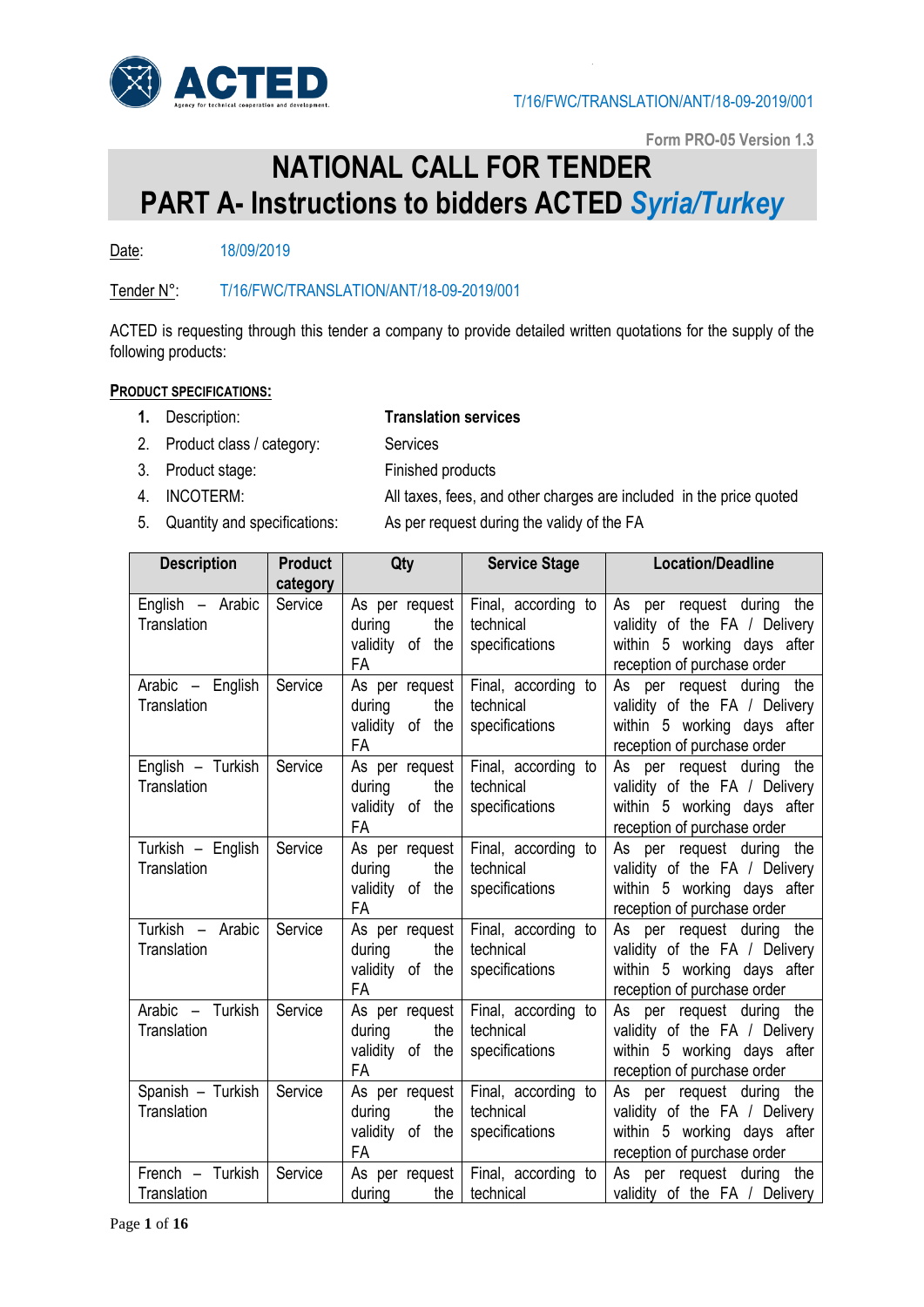

#### T/16/FWC/TRANSLATION/ANT/18-09-2019/001

|                                               |         | the<br>validity<br>οf<br>FA                                    | specifications                                     | within 5 working days after<br>reception of purchase order                                                                  |
|-----------------------------------------------|---------|----------------------------------------------------------------|----------------------------------------------------|-----------------------------------------------------------------------------------------------------------------------------|
| Italian<br>Turkish<br>$\equiv$<br>Translation | Service | As per request<br>during<br>the<br>validity<br>of the<br>FA    | Final, according to<br>technical<br>specifications | request during the<br>As per<br>validity of the FA / Delivery<br>within 5 working days after<br>reception of purchase order |
| Legalization fees                             | Service | As per request<br>during<br>the<br>validity<br>the<br>οf<br>FA | Final, according to<br>technical<br>specifications | request during the<br>As per<br>validity of the FA / Delivery<br>within 5 working days after<br>reception of purchase order |

#### **RESPONSIBILITIES OF THE CONTRACTOR:**

1. Date of delivery: Delivery within 5 working days after reception of purchase order

2. Validity of the offer: 14 months **(1 year fixed term framework agreement)**

#### **SPECIFIC CONDITIONS:**

1. Documents mostly administrative, although technical translations may be requested

#### **GENERAL CONDITIONS:**

- 1. The **closing date** of this tender is fixed **on 09/10//2019 at 17:00 local time** in ACTED office at the following address : **General Şükrü Kanatlı Mah. Atatürk Cad. No:190 Sarı Center Kat: 6 Antakya Hatay, Turkey** Or emailed to both: **[turkey.tender@acted.org](mailto:turkey.tender@acted.org)** and **[tender@acted.org](mailto:tender@acted.org)**
- 2. Tenderers will fill, sign, stamp and return the Offer form according to ACTED's format.
- 3. Tenderers will sign and return all pages of the Product Specifications for which they apply.
- 4. The offer to the call for tender will not result in the award of a contract.
- 5. The offer must be submitted to ACTED purchase department in a sealed envelope with the mention "T/16/FWC/TRANSLATION/ANT/18-09-2019/001 not to be opened'' before **10/10/2019** at **11:00** local time'' and the purpose of the offer.
- 6. Unsealed envelope and late offers will not be considered.
- 7. Quantities are indicative and are subject to change.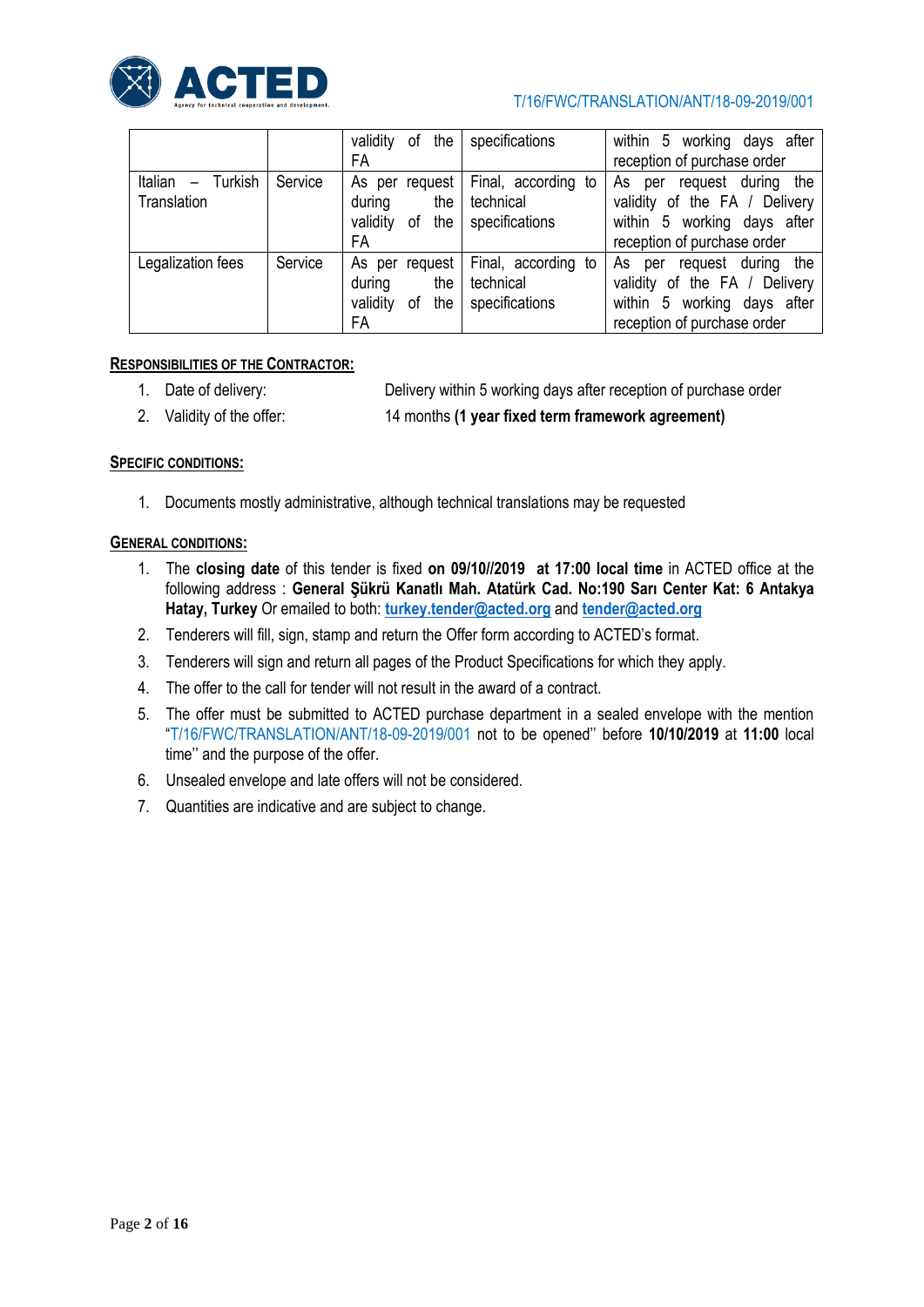

**Form PRO-06 Version 1.3**

# **PART B - OFFER FORM ACTED Syria/Turkey**

## Tender N°: T/16/FWC/TRANSLATION/ANT/18-09-2019/001

|    | To be Filled by Bidder (COMPULSORY) |                                           |                                                  |              |  |  |
|----|-------------------------------------|-------------------------------------------|--------------------------------------------------|--------------|--|--|
|    |                                     | <b>Details of Bidding Company:</b>        |                                                  |              |  |  |
|    |                                     | Company Name:                             |                                                  |              |  |  |
| 2. |                                     | Company Authorized Representative Name: ( |                                                  |              |  |  |
| 3. |                                     | <b>Company Registration No:</b>           |                                                  |              |  |  |
|    |                                     |                                           | No/Country/ Ministry                             |              |  |  |
| 4. |                                     | Company Specialization:                   |                                                  |              |  |  |
| 5. |                                     | <b>Mailing Address:</b>                   |                                                  |              |  |  |
|    |                                     |                                           | Country/Governorate./City/St name/Shop-Office No |              |  |  |
|    | a.                                  | <b>Contact Numbers:</b>                   | (Land Line:                                      | / Mobile No: |  |  |
|    | b.                                  | E-mail Address:                           |                                                  |              |  |  |

I undersigned \_\_\_\_\_\_\_\_\_\_\_\_\_\_\_\_\_\_\_\_\_\_\_\_, agree to provide ACTED, non-profit NGO, with items answering the following specifications, according to the general conditions and responsibilities that I engage myself to follow.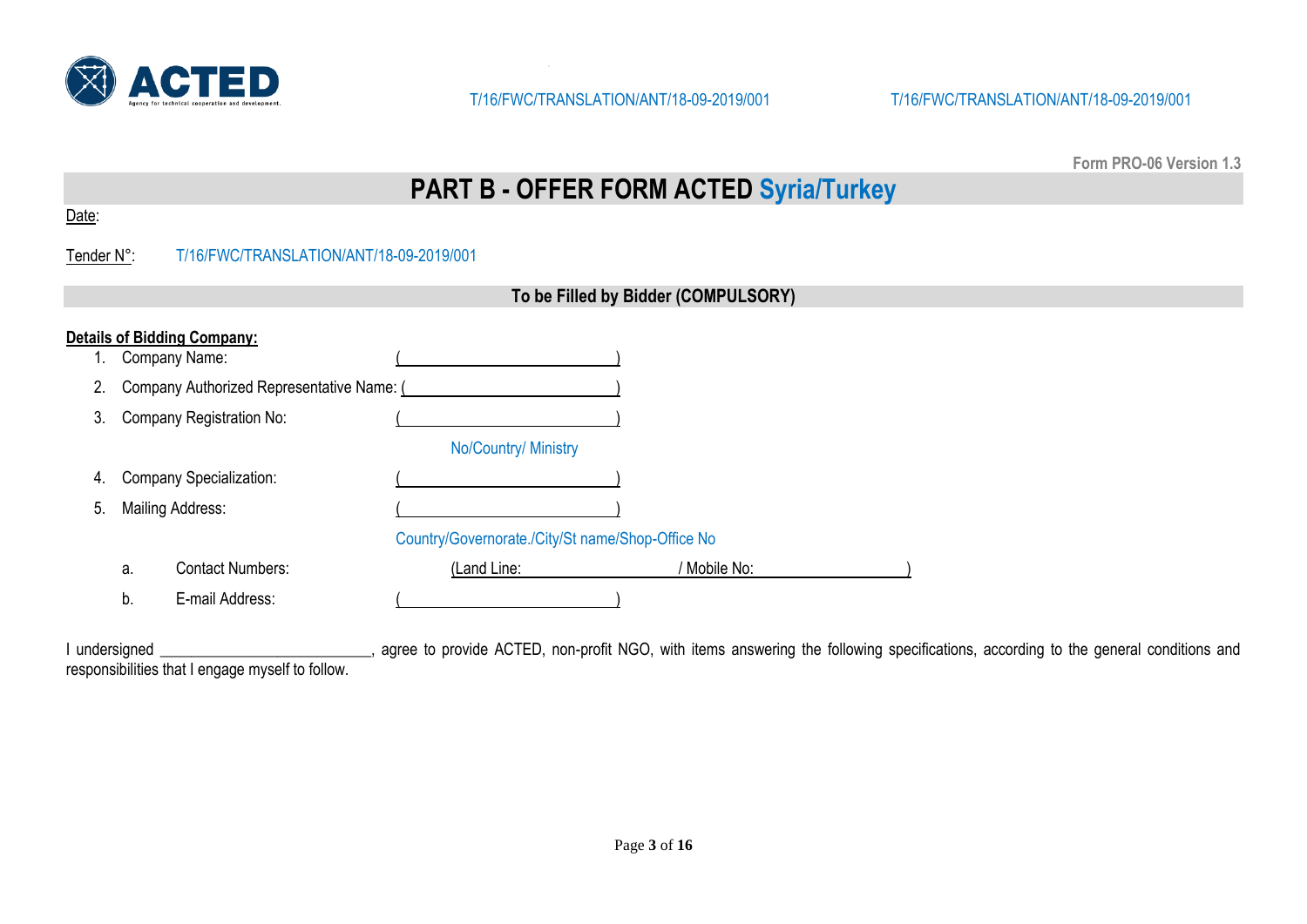

#### **PLEASE COMPLETE THE FOLLOWING TABLE:**

| $\mathsf{N}$   | <b>Description</b>            | <b>Specifications</b>         | <b>Supplier's Specification</b> | <b>Unit</b> | <b>Unit Price TRY</b> | <b>Supplier's Comments</b> |
|----------------|-------------------------------|-------------------------------|---------------------------------|-------------|-----------------------|----------------------------|
| 0.             |                               |                               | (if different)                  |             | including taxes       |                            |
| $\mathbf{1}$   | English - Arabic Translation  | Typewritten translated        |                                 | 100 words   |                       |                            |
|                |                               | document with stamp and       |                                 |             |                       |                            |
|                |                               | signature to certify the      |                                 |             |                       |                            |
|                |                               | translation. No hand-written  |                                 |             |                       |                            |
|                |                               | translation will be accepted  |                                 |             |                       |                            |
| $\overline{2}$ | Arabic - English Translation  | <b>Typewritten translated</b> |                                 | 100 words   |                       |                            |
|                |                               | document with stamp and       |                                 |             |                       |                            |
|                |                               | signature to certify the      |                                 |             |                       |                            |
|                |                               | translation. No hand-written  |                                 |             |                       |                            |
|                |                               | translation will be accepted  |                                 |             |                       |                            |
| $\mathbf{3}$   | English - Turkish Translation | Typewritten translated        |                                 | 100 words   |                       |                            |
|                |                               | document with stamp and       |                                 |             |                       |                            |
|                |                               | signature to certify the      |                                 |             |                       |                            |
|                |                               | translation. No hand-written  |                                 |             |                       |                            |
|                |                               | translation will be accepted  |                                 |             |                       |                            |
| $\overline{4}$ | Turkish - English Translation | Typewritten translated        |                                 | 100 words   |                       |                            |
|                |                               | document with stamp and       |                                 |             |                       |                            |
|                |                               | signature to certify the      |                                 |             |                       |                            |
|                |                               | translation. No hand-written  |                                 |             |                       |                            |
|                |                               | translation will be accepted  |                                 |             |                       |                            |
| 5              | Turkish - Arabic Translation  | Typewritten translated        |                                 | 100 words   |                       |                            |
|                |                               | document with stamp and       |                                 |             |                       |                            |
|                |                               | signature to certify the      |                                 |             |                       |                            |
|                |                               | translation. No hand-written  |                                 |             |                       |                            |
|                |                               | translation will be accepted  |                                 |             |                       |                            |
| $6\phantom{1}$ | Arabic - Turkish Translation  | Typewritten translated        |                                 | 100 words   |                       |                            |
|                |                               | document with stamp and       |                                 |             |                       |                            |
|                |                               | signature to certify the      |                                 |             |                       |                            |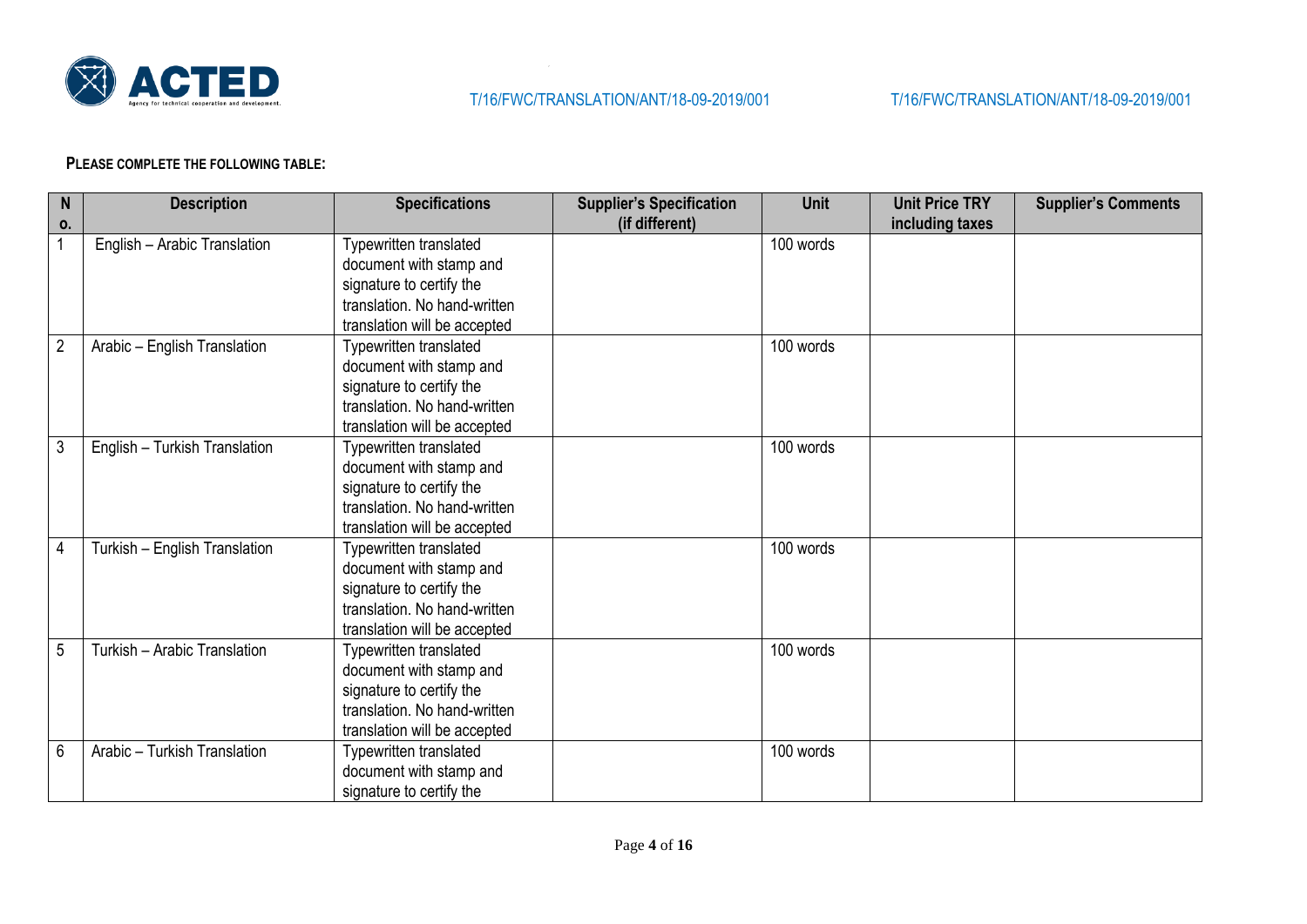

|                               | translation. No hand-written<br>translation will be accepted                                                                                  |              |  |
|-------------------------------|-----------------------------------------------------------------------------------------------------------------------------------------------|--------------|--|
| Spanish - Turkish Translation | Typewritten translated<br>document with stamp and<br>signature to certify the<br>translation. No hand-written<br>translation will be accepted | 100 words    |  |
| French - Turkish Translation  | Typewritten translated<br>document with stamp and<br>signature to certify the<br>translation. No hand-written<br>translation will be accepted | 100 words    |  |
| Italian - Turkish Translation | Typewritten translated<br>document with stamp and<br>signature to certify the<br>translation. No hand-written<br>translation will be accepted | 100 words    |  |
| Legalization fees             |                                                                                                                                               | Per document |  |

### **BIDDER'S COMMENTS/REMARKS:**

**1.**

**2.**

**DELIVERY CONDITIONS GUARANTEED BY THE BIDDER:**

................................................. Days for 100% of the services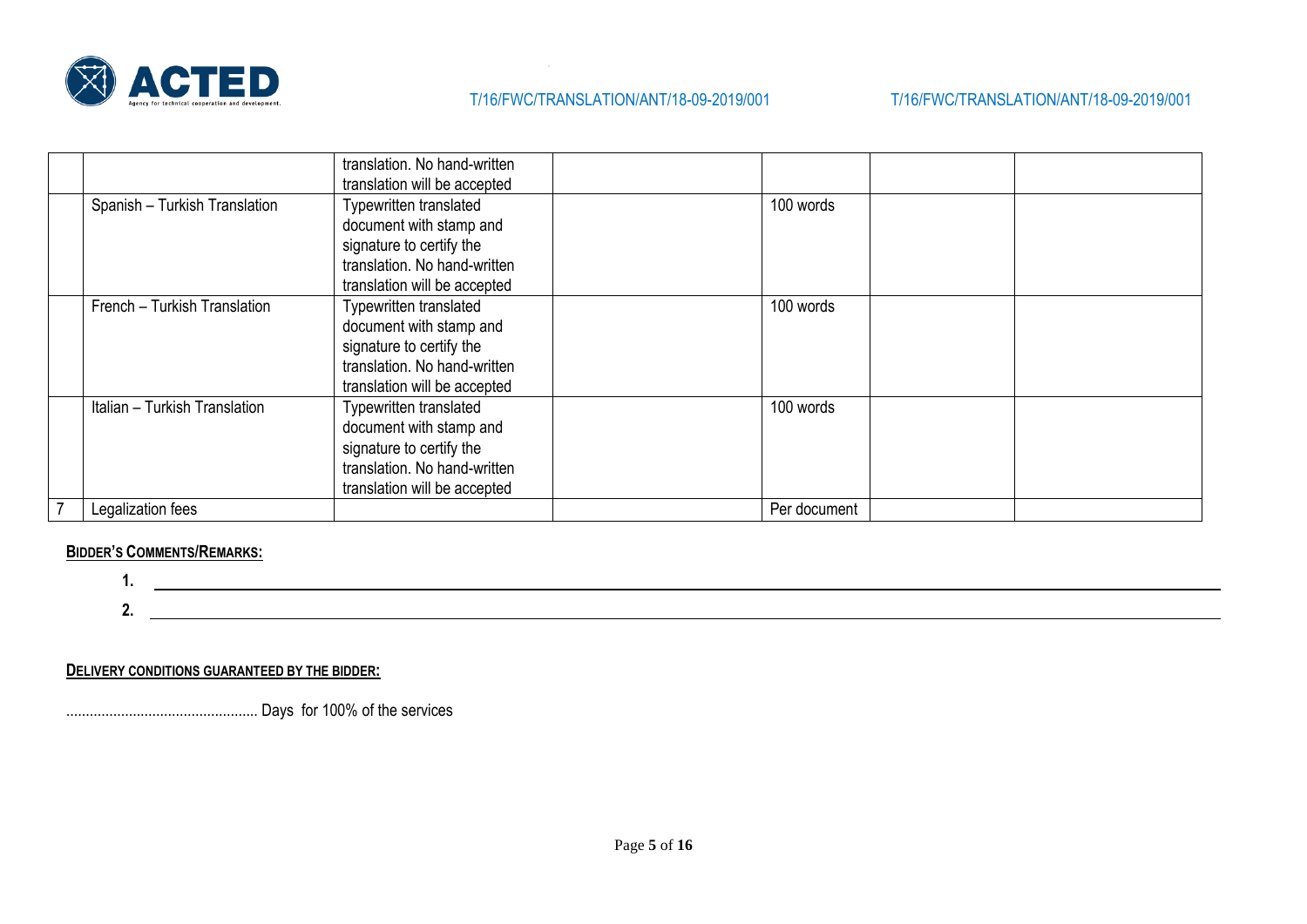

#### **BIDDER'S TERMS AND CONDITIONS:**

- 1. Valid of the offer:  $(reconnected: 14 months or more)$
- 2. Terms of delivery:
- 3. Terms of payment: \_\_\_\_\_\_\_\_\_\_\_\_\_\_\_\_\_\_\_\_\_\_\_

Name of Bidder's Authorized Representative: \_\_\_\_\_\_\_\_\_\_\_\_\_\_\_\_\_\_\_\_\_\_\_\_

Authorized signature and stamp: \_\_\_\_\_\_\_\_\_\_\_\_\_\_\_\_\_\_\_\_\_\_\_\_

Date: \_\_\_\_\_\_\_\_\_\_\_\_\_\_\_\_\_\_\_\_\_\_\_\_

*NB: in case of Request for Tender, please attach the service proposal to the present offer fo*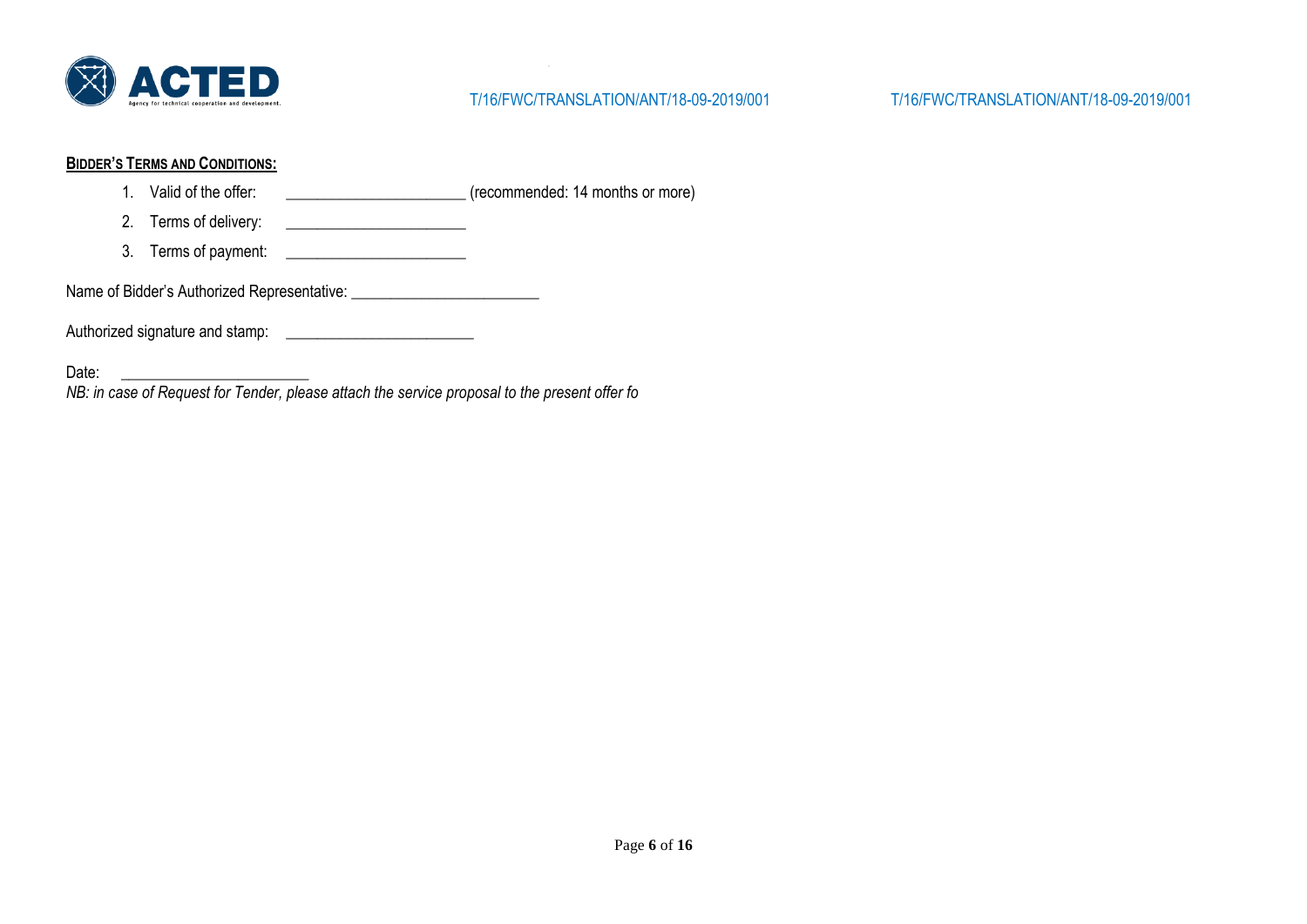

**Form PRO-06-01 Version 1.3**

# **PART C - BIDDER'S QUESTIONNAIRE ACTED Syria/Turkey**

Date:

Tender N°: T/16/FWC/TRANSLATION/ANT/18-09-2019/001

| <b>PART I: INFORMATION</b>                                                                                                |                            |                                    |  |  |  |
|---------------------------------------------------------------------------------------------------------------------------|----------------------------|------------------------------------|--|--|--|
| A. Company Details and General Information                                                                                |                            |                                    |  |  |  |
| Name of Company                                                                                                           |                            | <b>Trading As</b>                  |  |  |  |
| Address                                                                                                                   |                            |                                    |  |  |  |
| (headquarters)                                                                                                            |                            | Telephone                          |  |  |  |
| Zip Code                                                                                                                  |                            |                                    |  |  |  |
| (headquarters)                                                                                                            |                            | Fax                                |  |  |  |
| City (headquarters)                                                                                                       |                            | E-mail address 1                   |  |  |  |
| PO Box                                                                                                                    |                            | E-mail address 2                   |  |  |  |
| Country (headquarters)                                                                                                    |                            | Website address                    |  |  |  |
| Parent Company or                                                                                                         |                            | Subsidiaries/Associates/           |  |  |  |
| name of owner                                                                                                             |                            | Overseas Representative            |  |  |  |
| Sales Person's Name                                                                                                       |                            | Sales Person's Position            |  |  |  |
| Sales Person's phone                                                                                                      |                            | Sales Persons' E-mail              |  |  |  |
| Governance of the company: Chairman, Vice-Chairman, Treasurer or Secretary of the Board of Directors or Board of Trustees |                            |                                    |  |  |  |
| Name (as in passport                                                                                                      |                            | Date of birth (mm/dd/yyyy)         |  |  |  |
| or other government-                                                                                                      |                            |                                    |  |  |  |
| issued photo ID)                                                                                                          |                            |                                    |  |  |  |
| Government-issued                                                                                                         |                            | Type of ID                         |  |  |  |
| photo Identification                                                                                                      |                            |                                    |  |  |  |
| Document (ID) number                                                                                                      |                            |                                    |  |  |  |
| ID country of issuance                                                                                                    |                            | Rank or title in organization      |  |  |  |
| Other names used                                                                                                          |                            | Gender (e.g. male, female)         |  |  |  |
| (nicknames or                                                                                                             |                            |                                    |  |  |  |
| pseudonyms not listed                                                                                                     |                            |                                    |  |  |  |
| as "Name")                                                                                                                |                            |                                    |  |  |  |
| Current employer and<br>job title:                                                                                        |                            | Occupation                         |  |  |  |
| Address of residence                                                                                                      |                            | Citizenship(s)                     |  |  |  |
| Province/Region                                                                                                           |                            | E-mail address                     |  |  |  |
| Is the individual a U.S.                                                                                                  |                            | Professional Licenses -            |  |  |  |
| citizen or legal                                                                                                          | $\Box$ Yes<br>$\square$ No | <b>State Issued Certifications</b> |  |  |  |
| permanent resident?                                                                                                       |                            |                                    |  |  |  |
| Management of the company: CEO, Executive Director, Deputy Director, President or Vice-President                          |                            |                                    |  |  |  |
| Name (as in passport                                                                                                      |                            | Date of birth (mm/dd/yyyy)         |  |  |  |
| or other government-                                                                                                      |                            |                                    |  |  |  |
| issued photo ID)                                                                                                          |                            |                                    |  |  |  |
| Government-issued                                                                                                         |                            | type of ID                         |  |  |  |
| photo Identification                                                                                                      |                            |                                    |  |  |  |
| Document (ID) number                                                                                                      |                            |                                    |  |  |  |
| ID country of issuance                                                                                                    |                            | Rank or title in organization      |  |  |  |
| Other names used                                                                                                          |                            | Gender (e.g. male, female)         |  |  |  |
| (nicknames or                                                                                                             |                            |                                    |  |  |  |
| pseudonyms not listed<br>as "Name")                                                                                       |                            |                                    |  |  |  |
| Current employer and                                                                                                      |                            | Occupation                         |  |  |  |
| job title:                                                                                                                |                            |                                    |  |  |  |
| Address of residence                                                                                                      |                            | Citizenship(s)                     |  |  |  |
| Province/Region                                                                                                           |                            | E-mail addresses                   |  |  |  |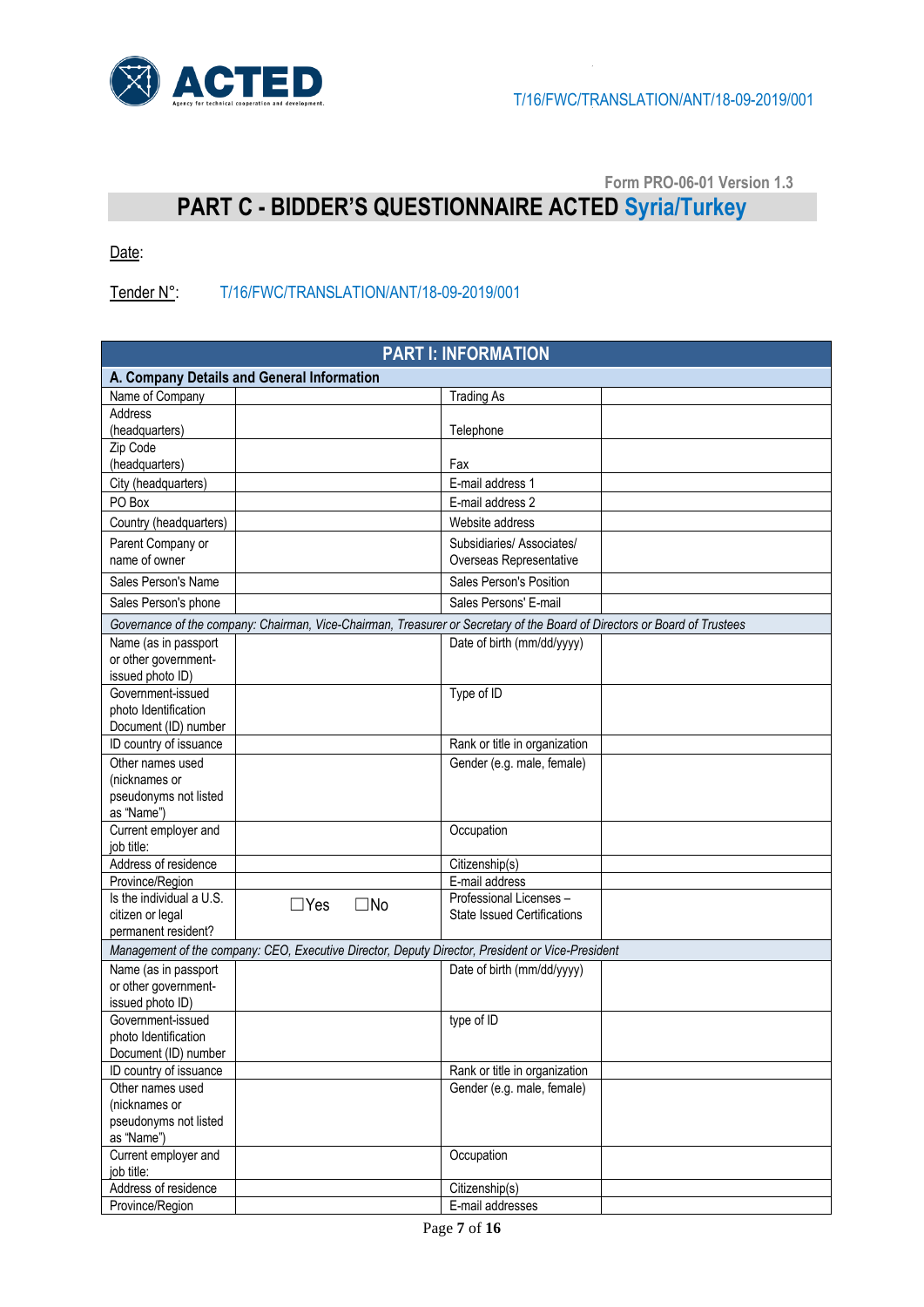

| Is the individual a U.S.<br>citizen or legal | $\Box$ Yes<br>$\square$ No                                           | Professional Licenses -<br><b>State Issued Certifications</b> |                              |                            |              |
|----------------------------------------------|----------------------------------------------------------------------|---------------------------------------------------------------|------------------------------|----------------------------|--------------|
| permanent resident?                          |                                                                      |                                                               |                              |                            |              |
| Name (as in passport                         | Management of the company: Chief Finance Officer or Chief Accountant | Date of birth (mm/dd/yyyy)                                    |                              |                            |              |
| or other government-                         |                                                                      |                                                               |                              |                            |              |
| issued photo ID)                             |                                                                      |                                                               |                              |                            |              |
| Government-issued                            |                                                                      | type of ID                                                    |                              |                            |              |
| photo Identification<br>Document (ID) number |                                                                      |                                                               |                              |                            |              |
| ID country of issuance                       |                                                                      | Rank or title in organization                                 |                              |                            |              |
| Other names used                             |                                                                      | Gender (e.g. male, female)                                    |                              |                            |              |
| (nicknames or                                |                                                                      |                                                               |                              |                            |              |
| pseudonyms not listed<br>as "Name")          |                                                                      |                                                               |                              |                            |              |
| Current employer and                         |                                                                      | Occupation                                                    |                              |                            |              |
| job title:                                   |                                                                      |                                                               |                              |                            |              |
| Address of residence                         |                                                                      | Citizenship(s)                                                |                              |                            |              |
| Province/Region                              |                                                                      | E-mail addresses                                              |                              |                            |              |
| Is the individual a U.S.                     |                                                                      | Professional Licenses -                                       |                              |                            |              |
| citizen or legal<br>permanent resident?      | $\Box$ Yes<br>$\square$ No                                           | <b>State Issued Certifications</b>                            |                              |                            |              |
| Company's staff & insurance                  |                                                                      |                                                               |                              |                            |              |
| No. Full Time                                |                                                                      | Employee average work wage per hour:                          |                              |                            |              |
| Employees:                                   |                                                                      |                                                               |                              |                            |              |
| % of Men to Women:                           |                                                                      | Any employee(s) with relatives working with<br>ACTED?         |                              |                            | $\square$ No |
| No. of Children:                             | What is the legal minimum wage paid?                                 |                                                               |                              | $\Box$ Yes                 | $\square$ No |
| In what capacity?                            | Are paid vacations offered?                                          |                                                               |                              | $\Box$ Yes                 | $\square$ No |
| What are their ages?                         | Are flexible working hours offered?                                  |                                                               |                              | $\Box$ Yes                 | $\square$ No |
| Name of insurance<br>company:                |                                                                      | Staff covered by health insurance?                            |                              | $\Box$ Yes                 | $\square$ No |
| Description of the Company                   |                                                                      |                                                               |                              |                            |              |
| Type of Business                             | Manufacturing                                                        | Manufacturing                                                 |                              |                            |              |
| (multiple choices                            | <b>Consulting Company</b>                                            | Trader                                                        |                              |                            |              |
| possible):                                   | <b>Authorized Agent</b>                                              | Other, please specify : $\overline{\phantom{a}}$              |                              |                            |              |
| Sector of Business                           | $\Box$ Goods / supplies                                              | Works                                                         |                              |                            |              |
| (multiple choices                            | Services                                                             |                                                               |                              |                            |              |
| possible):                                   | Equipment                                                            | Other, please specify : _                                     |                              |                            |              |
| Year Established:                            |                                                                      | Country of registration:                                      |                              |                            |              |
| Licence number:                              |                                                                      | Valid until:                                                  |                              |                            |              |
|                                              | $\Box$ English                                                       | $\Box$ Arabic                                                 |                              |                            |              |
| Working languages:                           | French                                                               | Chinese                                                       |                              |                            |              |
|                                              | Spanish                                                              |                                                               | Other, please specify : ____ |                            |              |
|                                              | English                                                              | Arabic                                                        |                              |                            |              |
| <b>Technical documents</b>                   | French                                                               | Chinese                                                       |                              |                            |              |
| available in:                                |                                                                      |                                                               |                              |                            |              |
| <b>B. Financial Information</b>              | Spanish                                                              | Other, please specify : __                                    |                              |                            |              |
|                                              |                                                                      |                                                               |                              |                            |              |
| VAT Number:                                  |                                                                      | Tax Number:                                                   |                              |                            |              |
| Bank Name:                                   |                                                                      | <b>Bank Account Number:</b>                                   |                              |                            |              |
| <b>Bank Address:</b>                         |                                                                      | Account Name:                                                 |                              |                            |              |
| Swift/BIC number:                            |                                                                      | <b>Standard Payment Terms:</b>                                |                              |                            |              |
|                                              | Has the company been audited in the last 3 years?                    |                                                               |                              | $\Box$ Yes<br>$\square$ No |              |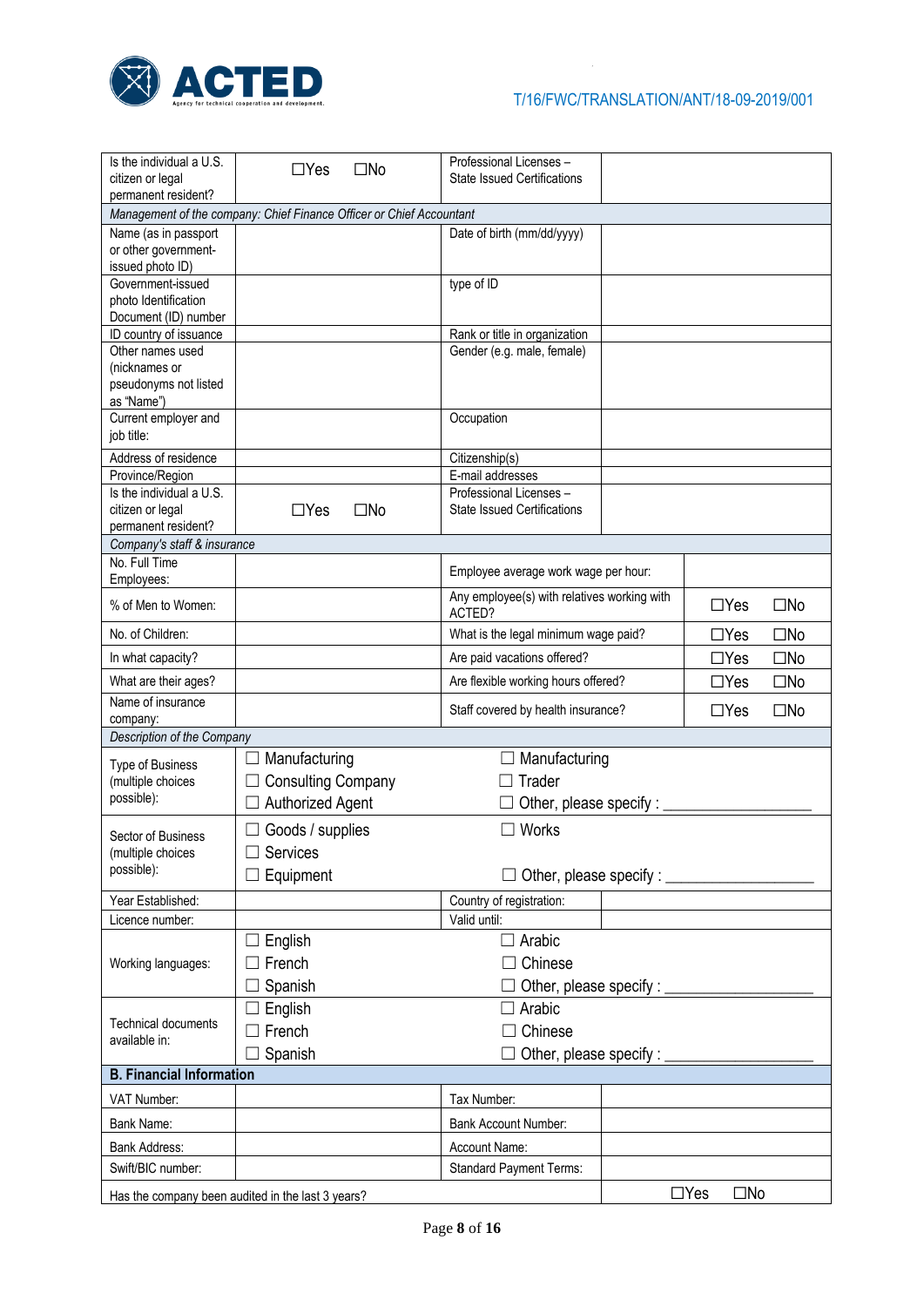

| Annual Value of Total Sales for the last 3 Years:<br>Year:<br>Year:<br>Year:<br>USD:<br>USD:<br><b>USD</b><br>Annual Value of Export Sales for the last 3 years<br>Year:<br>Year:<br>Year:<br>USD:<br>USD:<br>USD:<br><b>C.</b> Experience<br>Company's recent business with ACTED and/or other International Aid Agencies or United Nations Agencies:<br>Contact |  |  |  |  |  |
|-------------------------------------------------------------------------------------------------------------------------------------------------------------------------------------------------------------------------------------------------------------------------------------------------------------------------------------------------------------------|--|--|--|--|--|
|                                                                                                                                                                                                                                                                                                                                                                   |  |  |  |  |  |
|                                                                                                                                                                                                                                                                                                                                                                   |  |  |  |  |  |
|                                                                                                                                                                                                                                                                                                                                                                   |  |  |  |  |  |
|                                                                                                                                                                                                                                                                                                                                                                   |  |  |  |  |  |
|                                                                                                                                                                                                                                                                                                                                                                   |  |  |  |  |  |
|                                                                                                                                                                                                                                                                                                                                                                   |  |  |  |  |  |
|                                                                                                                                                                                                                                                                                                                                                                   |  |  |  |  |  |
|                                                                                                                                                                                                                                                                                                                                                                   |  |  |  |  |  |
| #<br>Organisation<br>Phone/E-mail<br>Goods/Works/Services<br>Value (USD)<br>Destination<br>person                                                                                                                                                                                                                                                                 |  |  |  |  |  |
| 1                                                                                                                                                                                                                                                                                                                                                                 |  |  |  |  |  |
| 2                                                                                                                                                                                                                                                                                                                                                                 |  |  |  |  |  |
| 3                                                                                                                                                                                                                                                                                                                                                                 |  |  |  |  |  |
| 4                                                                                                                                                                                                                                                                                                                                                                 |  |  |  |  |  |
| 5                                                                                                                                                                                                                                                                                                                                                                 |  |  |  |  |  |
| What is your company's main area of                                                                                                                                                                                                                                                                                                                               |  |  |  |  |  |
| expertise?                                                                                                                                                                                                                                                                                                                                                        |  |  |  |  |  |
| What is your company's business<br>$\Box$ National<br>$\Box$ Restricted to (specify location) : $\Box$                                                                                                                                                                                                                                                            |  |  |  |  |  |
| coverage area?                                                                                                                                                                                                                                                                                                                                                    |  |  |  |  |  |
| To which countries has your<br>company exported and/or managed                                                                                                                                                                                                                                                                                                    |  |  |  |  |  |
| projects in the last 3 years?                                                                                                                                                                                                                                                                                                                                     |  |  |  |  |  |
| Provide any other information that                                                                                                                                                                                                                                                                                                                                |  |  |  |  |  |
| demonstrates your company's                                                                                                                                                                                                                                                                                                                                       |  |  |  |  |  |
| qualifications and experience (eg.                                                                                                                                                                                                                                                                                                                                |  |  |  |  |  |
| awards)<br>List any national or international                                                                                                                                                                                                                                                                                                                     |  |  |  |  |  |
| Trade/Professional Organisations of                                                                                                                                                                                                                                                                                                                               |  |  |  |  |  |
| which your company is a member                                                                                                                                                                                                                                                                                                                                    |  |  |  |  |  |
| <b>D. Technical Capability</b>                                                                                                                                                                                                                                                                                                                                    |  |  |  |  |  |
| Attached<br>Type of Quality Assurance Certificate                                                                                                                                                                                                                                                                                                                 |  |  |  |  |  |
| Type of Certification/Qualification<br>$\Box$ Attached                                                                                                                                                                                                                                                                                                            |  |  |  |  |  |
| Documents                                                                                                                                                                                                                                                                                                                                                         |  |  |  |  |  |
| International Offices/Representation<br>List below up to 10 of the core Goods and/or Services your company sells:                                                                                                                                                                                                                                                 |  |  |  |  |  |
| 1)<br>6)                                                                                                                                                                                                                                                                                                                                                          |  |  |  |  |  |
| 2)<br>7)                                                                                                                                                                                                                                                                                                                                                          |  |  |  |  |  |
| 3)<br>8)                                                                                                                                                                                                                                                                                                                                                          |  |  |  |  |  |
| 4)<br>9)                                                                                                                                                                                                                                                                                                                                                          |  |  |  |  |  |
| 5)<br>10)                                                                                                                                                                                                                                                                                                                                                         |  |  |  |  |  |
| List the main assets of your company (trucks & heavy machines, heavy & valuable equipment, premises & warehouses, production sites etc.)                                                                                                                                                                                                                          |  |  |  |  |  |
| 1)<br>6)                                                                                                                                                                                                                                                                                                                                                          |  |  |  |  |  |
| 2)<br>7)                                                                                                                                                                                                                                                                                                                                                          |  |  |  |  |  |
| 3)<br>8)                                                                                                                                                                                                                                                                                                                                                          |  |  |  |  |  |
| 9)<br>4)                                                                                                                                                                                                                                                                                                                                                          |  |  |  |  |  |
| 5)<br>10)                                                                                                                                                                                                                                                                                                                                                         |  |  |  |  |  |
| E. Miscellaneous<br>Does your company have an Environmental Policy? (Yes/No)<br>$\square$ No<br>$\Box$ Yes                                                                                                                                                                                                                                                        |  |  |  |  |  |
| Does your company have an Ethical Trading Policy? (Yes/No)<br>$\Box$ Yes<br>$\square$ No                                                                                                                                                                                                                                                                          |  |  |  |  |  |
| Does your company have an Anti-terrorist Policy? (Yes/No)<br>$\Box$ Yes<br>$\square$ No                                                                                                                                                                                                                                                                           |  |  |  |  |  |
| Is your company compliant with the EU General Data Protection Regulation (or equivalent)?<br>$\Box$ Yes<br>$\square$ No<br>(Yes/No)                                                                                                                                                                                                                               |  |  |  |  |  |
| If you answered yes to the above two questions, please attach copies of your policy:<br>$\Box$ Attached                                                                                                                                                                                                                                                           |  |  |  |  |  |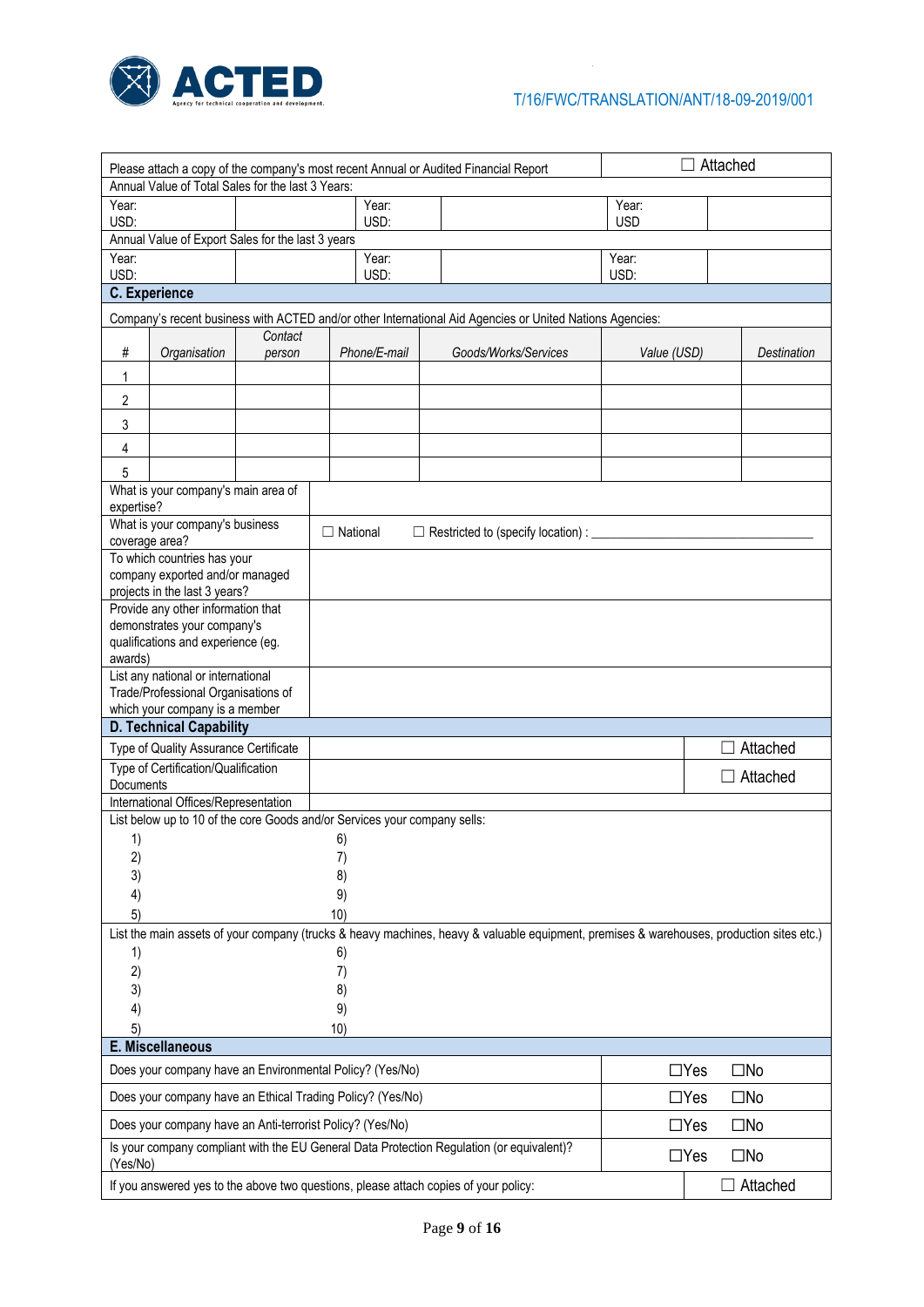

| Has your company ever been bankrupt, or is in the process of being wound up, having its affairs administered<br>by the courts, has entered into an arrangement with creditors, has suspended business activities, is the subject<br>$\Box$ Yes<br>$\square$ No<br>of proceedings concerning these matters, or is in any analogous situation arising from a similar procedure<br>provided for in national law?                                   |                   |                                                                           |          |  |                    |              |
|-------------------------------------------------------------------------------------------------------------------------------------------------------------------------------------------------------------------------------------------------------------------------------------------------------------------------------------------------------------------------------------------------------------------------------------------------|-------------------|---------------------------------------------------------------------------|----------|--|--------------------|--------------|
| If you answered yes,<br>please provide details:                                                                                                                                                                                                                                                                                                                                                                                                 |                   |                                                                           |          |  |                    |              |
| Has your company ever been convicted of an offence concerning its professional conduct by a judgment which<br>as force of res judicata?                                                                                                                                                                                                                                                                                                         |                   |                                                                           |          |  | $\Box$ Yes         | $\square$ No |
| If you answered yes,<br>please provide details:                                                                                                                                                                                                                                                                                                                                                                                                 |                   |                                                                           |          |  |                    |              |
| Has your company ever been guilty of grave professional misconduct proven by other means?                                                                                                                                                                                                                                                                                                                                                       |                   |                                                                           |          |  | $\Box$ Yes         | $\square$ No |
| If you answered yes,<br>please provide details:                                                                                                                                                                                                                                                                                                                                                                                                 |                   |                                                                           |          |  |                    |              |
| Has your company ever not fulfilled its obligations relating to the payment of social security contributions, or the<br>payment of taxes in accordance with the law of the country in which it is established, or with those of France, or<br>$\Box$ Yes<br>$\square$ No<br>those of the country where the contract is to be performed?                                                                                                         |                   |                                                                           |          |  |                    |              |
| If you answered yes,<br>please provide details:                                                                                                                                                                                                                                                                                                                                                                                                 |                   |                                                                           |          |  |                    |              |
| Has your company ever been the subject of a judgement, which has the force of res judicata for fraud,<br>corruption, involvement in a criminal organisation or any other illegal activity?                                                                                                                                                                                                                                                      |                   |                                                                           |          |  | $\Box$ Yes         | $\square$ No |
| If you answered yes,<br>please provide details:                                                                                                                                                                                                                                                                                                                                                                                                 |                   |                                                                           |          |  |                    |              |
| Has your company ever been declared to be in serious breach of contract for failure to comply with its<br>contractual obligations, following another procurement procedure or grant award procedure financed by a donor<br>$\Box$ Yes<br>$\square$ No<br>country?                                                                                                                                                                               |                   |                                                                           |          |  |                    |              |
| If you answered yes,<br>please provide details:                                                                                                                                                                                                                                                                                                                                                                                                 |                   |                                                                           |          |  |                    |              |
| Has your company ever been declared to be in serious breach of contract for failure to comply with its<br>contractual obligations, following another procurement procedure or grant award procedure financed by a donor<br>country?                                                                                                                                                                                                             |                   |                                                                           |          |  | $\Box$ Yes         | $\square$ No |
| If you answered yes,<br>please provide details:                                                                                                                                                                                                                                                                                                                                                                                                 |                   |                                                                           |          |  |                    |              |
| Has your company ever been in any dispute with any Government Agency, the United Nations, or International<br>Aid Organisations (including ACTED)?                                                                                                                                                                                                                                                                                              |                   |                                                                           |          |  | $\Box$ Yes         | $\square$ No |
| If you answered yes,<br>please provide details:                                                                                                                                                                                                                                                                                                                                                                                                 |                   |                                                                           |          |  |                    |              |
| Do you agree with<br>terms of payment of 30<br>$\Box$ Yes<br>days?                                                                                                                                                                                                                                                                                                                                                                              | $\square$ No      | Do you accept visit of ACTED staff &<br>external auditors to your office? |          |  | $\Box$ Yes         | $\square$ No |
| <b>PART II: CERTIFICATION</b>                                                                                                                                                                                                                                                                                                                                                                                                                   |                   |                                                                           |          |  |                    |              |
| I, the undersigned warrant that the information provided in this form is correct, and in the event of changes, details will be provided to ACTED<br>as soon as possible in writing. I also understand that ACTED does not do business with companies, or any affiliates or subsidiaries, which<br>engage in any practices that are in breach of ACTED's Child Protection, Sexual Exploitation and Abuse Protection, Conflict of Interest, Anti- |                   |                                                                           |          |  |                    |              |
| fraud, Anti-terrorism Policy and Data Protection Policies (available on request).<br>Name:                                                                                                                                                                                                                                                                                                                                                      | Date:             |                                                                           |          |  |                    |              |
| <b>Title/Position</b>                                                                                                                                                                                                                                                                                                                                                                                                                           | Place:            |                                                                           |          |  |                    |              |
| E-mail address (for                                                                                                                                                                                                                                                                                                                                                                                                                             |                   | Signature:                                                                |          |  |                    |              |
| contact for verification<br>purposes):                                                                                                                                                                                                                                                                                                                                                                                                          |                   |                                                                           |          |  |                    |              |
| Phone number (for<br>contact for verification<br>purposes):                                                                                                                                                                                                                                                                                                                                                                                     | Company<br>Stamp: |                                                                           |          |  |                    |              |
| <b>Check list of supporting documents</b>                                                                                                                                                                                                                                                                                                                                                                                                       |                   |                                                                           |          |  | For ACTED use only |              |
| <b>Trading license</b><br>1)                                                                                                                                                                                                                                                                                                                                                                                                                    |                   |                                                                           | Attached |  | $\Box$ Checked     |              |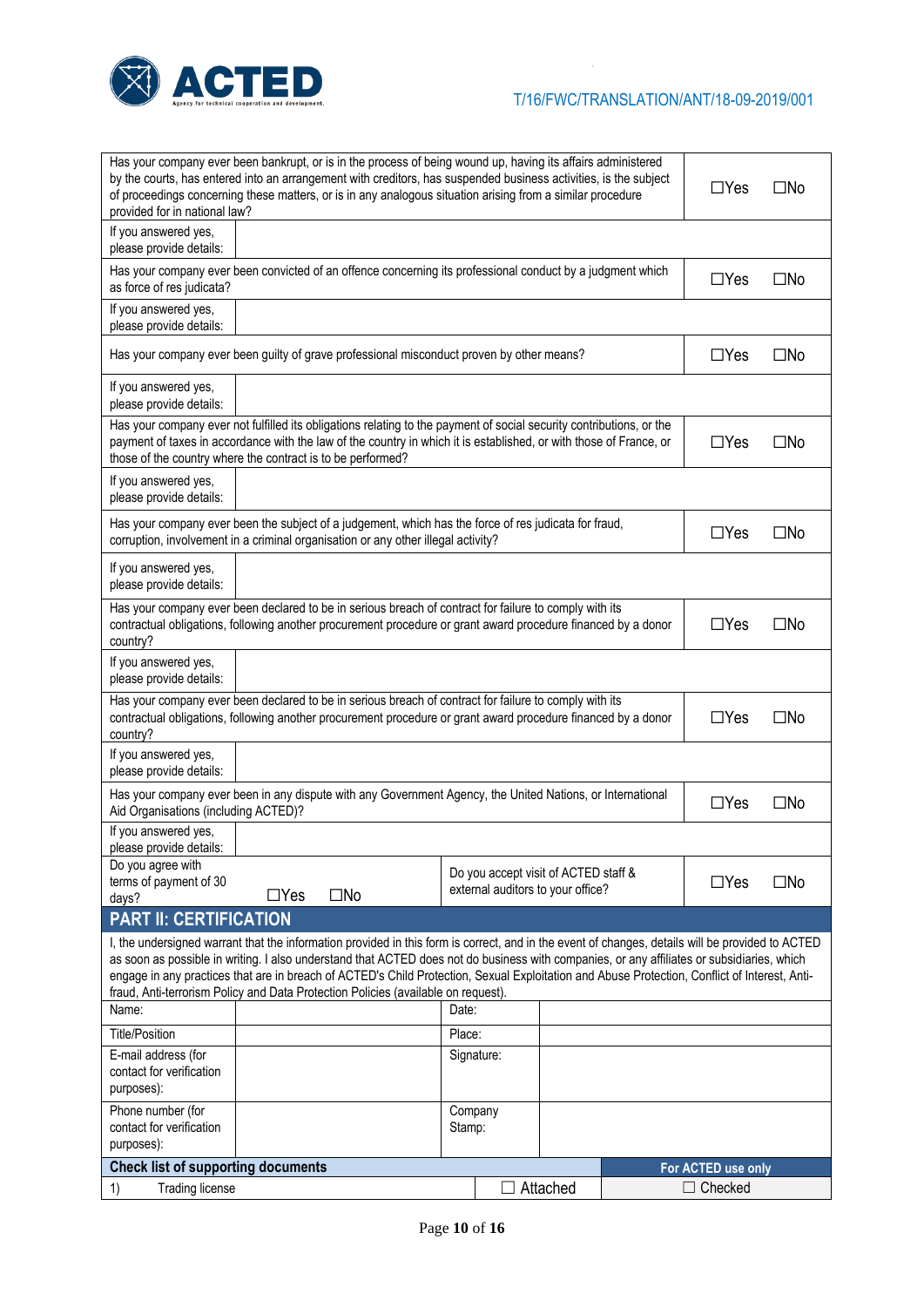

| 2)  | VAT registration/tax clearance certificate             | Attached | $\Box$ Checked |
|-----|--------------------------------------------------------|----------|----------------|
| 3)  | Company profile                                        | Attached | $\Box$ Checked |
| 4)  | Proof of trading/dealership/agent                      | Attached | $\Box$ Checked |
| 5)  | Evidence of similar contracts                          | Attached | $\Box$ Checked |
| 6)  | References                                             | Attached | $\Box$ Checked |
| 7)  | Particulars of CEO and key personnel                   | Attached | $\Box$ Checked |
| 8)  | Articles of Association & Certificate of incorporation | Attached | $\Box$ Checked |
| 9)  | Financial statements (latest)                          | Attached | $\Box$ Checked |
| 10) | Other (specify):                                       | Attached | $\Box$ Checked |

I undersigned, certify that I am the designated legal representative of this Company, that the information provided above is correct and I am aware of the fact that I will be held responsible for providing false information. I declare and certify that the information above is true and accurate to the best of my knowledge. I understand and accept any false or inaccurate information may result in the cancellation of any offer made by the Bidder, even if discovered later.

Name **Name Name Name Name Name Name Name** *Name Name Name Name Name Name Name Name Name Name Name Name NAME NAME NAME NAME NAME NAME NAME* 

Signature & Stamp: \_\_\_\_\_\_\_\_\_\_\_\_\_\_\_\_\_\_\_\_\_\_\_ Date: \_\_\_\_\_\_\_\_\_\_\_\_\_\_\_\_\_\_\_\_\_\_\_

Page **11** of **16**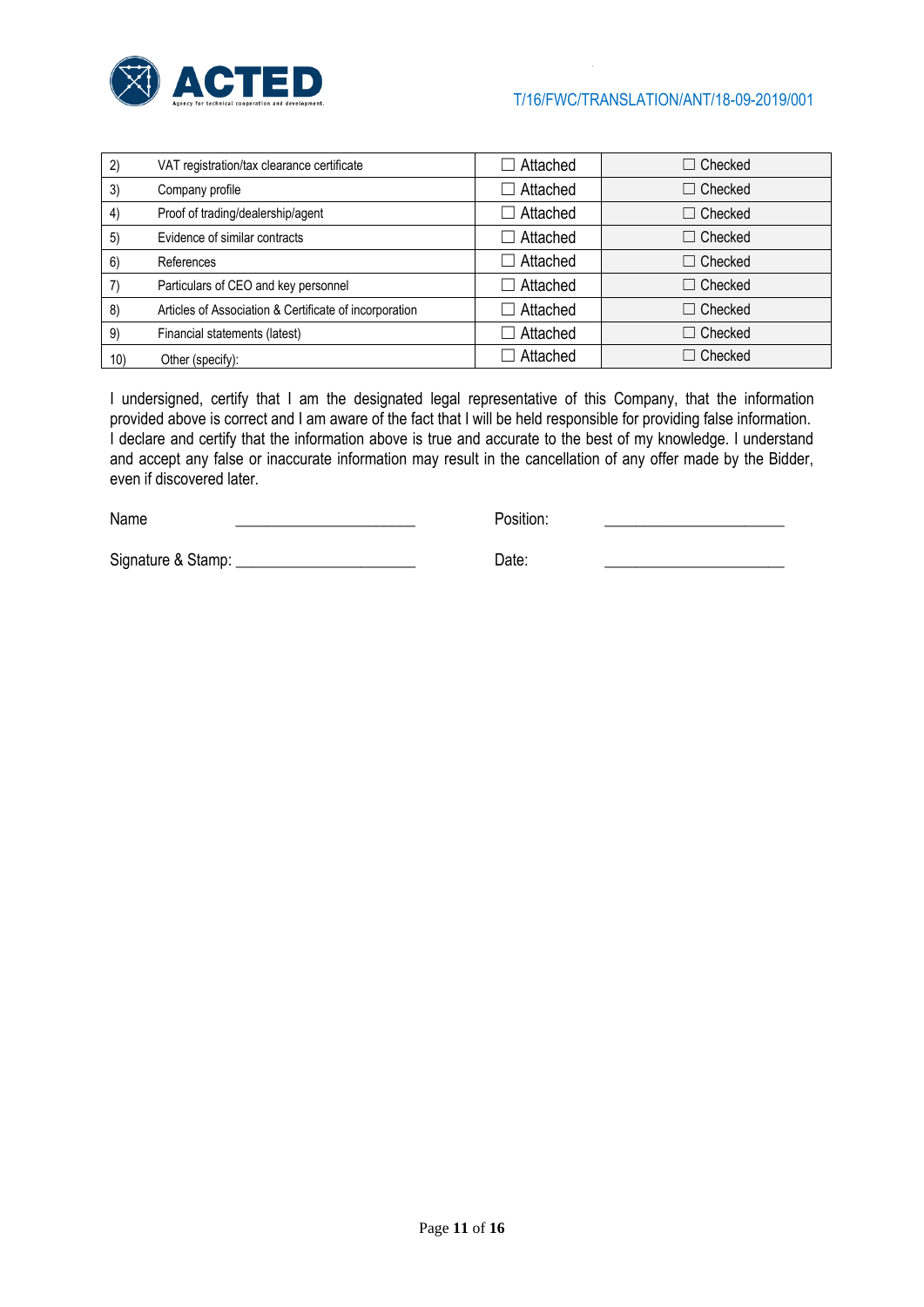

**Form PRO-06-02 Version 1.3**

## **PART D - BIDDER'S ETHICAL DECLARATION**

Date:

Tender N°: T/16/FWC/TRANSLATION/ANT/18-09-2019/001

Tenderer's name:

Tenderer's address:

#### **CODE OF CONDUCT:**

#### **1. Labour Standards**

The labour standards in this code are based on the conventions of the International Labour Organisation (ILO).

*Employment is freely chosen*

There is no forced, bonded or involuntary prison labour. Workers are not required to lodge `deposits' or their identity papers with the employer and are free to leave their employer after reasonable notice.

*Freedom of association and the right to collective bargaining are respected*

Workers, without distinction, have the right to join or form trade unions of their own choosing and to bargain collectively. The employer adopts an open attitude towards the legitimate activities of trade unions. Workers representatives are not discriminated against and have access to carry out their representative functions in the workplace. Where the right to freedom of association and collective bargaining is restricted under law, the employer facilitates, and does not hinder, the development of parallel means for independent and free association and bargaining.

*Working conditions are safe and hygienic*

A safe and hygienic working environment shall be provided, bearing in mind the prevailing knowledge of the industry and of any specific hazards. Adequate steps shall be taken to prevent accidents and injury to health arising out of, associated with, or occurring in the course of work, by minimising, so far as is reasonably practicable, the causes of hazards inherent in the working environment. Workers shall receive regular and recorded health and safety training, and such training shall be repeated for new or reassigned workers. Access to clean toilet facilities and potable water and, if appropriate, sanitary facilities for food storage shall be provided. Accommodation, where provided, shall be clean, safe, and meet the basic needs of the workers. The company observing the standards shall assign responsibility for health and safety to a senior management representative.

*Child Labour shall not be used*

There shall be no new recruitment of child labour. Companies shall develop or participate in and contribute to policies and programmes, which provide for the transition of any child found to be performing child labour to enable her/him to attend and remain in quality education until no longer a child. Children and young people under 18 years of age shall not be employed at night or in hazardous conditions. These policies and procedures shall conform to the provisions of the relevant International Labour Organisation (ILO) standards.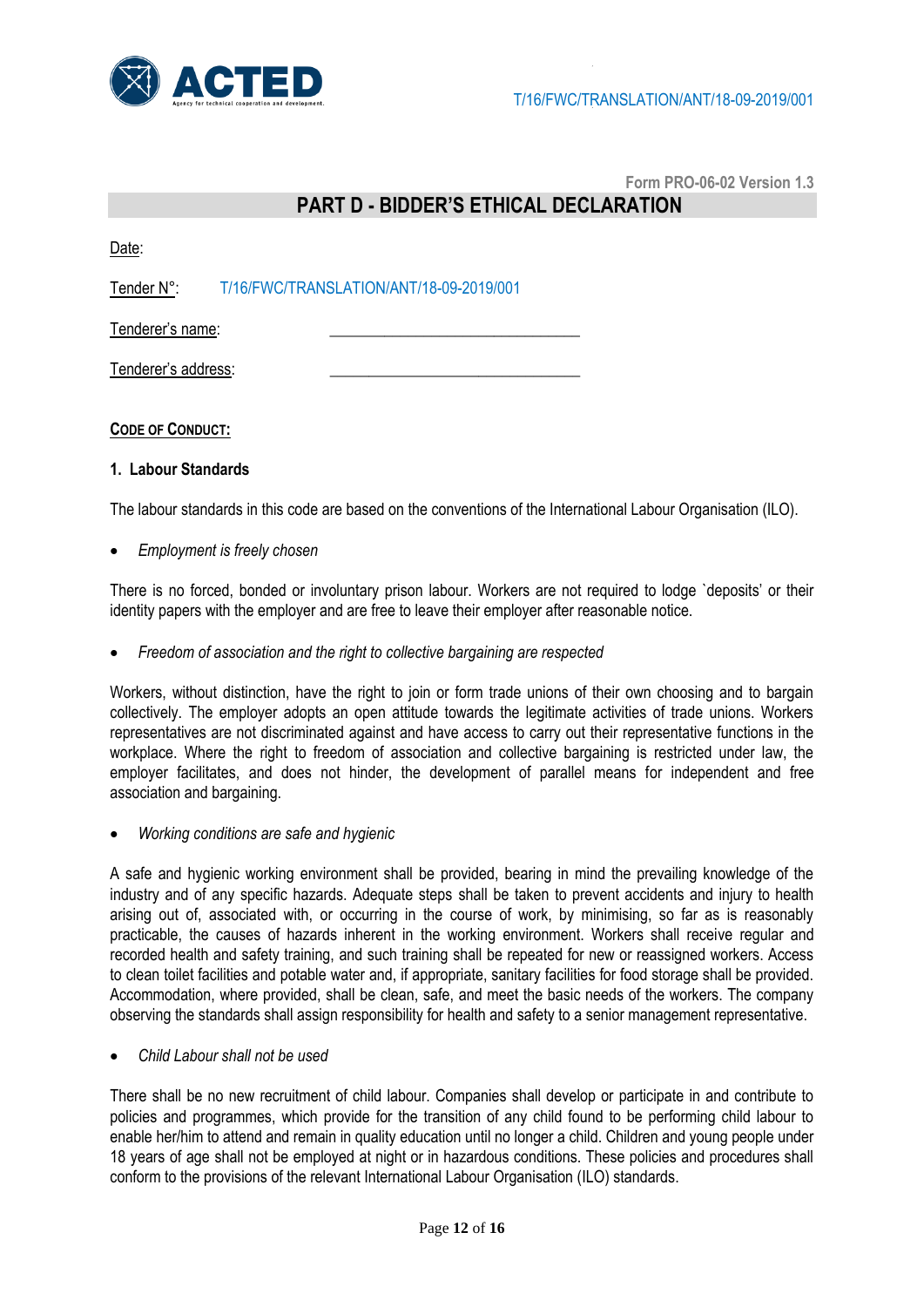#### *Living wages are paid*

Wages and benefits paid for a standard working week meet, at a minimum, national legal standards or industry benchmarks. In any event wages should always be high enough to meet basic needs and to provide some discretionary income. All workers shall be provided with written and understandable information about their employment conditions in respect to wages before they enter employment, and about the particulars of their wages for the pay period concerned each time that they are paid. Deductions from wages as a disciplinary measure shall not be permitted nor shall any deductions from wages not provided for by national law be permitted without the express and informed permission of the worker concerned. All disciplinary measures should be recorded.

#### *Working hours are not excessive*

Working hours comply with national laws and benchmark industry standards, whichever affords greater protection. In any event, workers shall not on a regular basis be required to work in excess of the local legal working hours. Overtime shall be voluntary, shall not exceed local legal limits, shall not be demanded on a regular basis and shall always be compensated at a premium rate.

*No discrimination is practised*

There is no discrimination in hiring, compensation, access to training, promotion, termination or retirement based on race, caste, national origin, religion, age, disability, gender, marital status, sexual orientation, union membership or political affiliation.

*Regular employment is provided*

To every extent possible work performed must be on the basis of a recognised employment relationship established through national law and practice. Obligations to employees under labour or social security laws and regulations arising from the regular employment relationship shall not be avoided through the use of labour-only contracting, sub-contracting or home-working arrangements, or through apprenticeship schemes where there is no real intent to impart skills or provide regular employment, nor shall any such obligations be avoided through the excessive use of fixed-term contracts of employment.

*No harsh or inhumane treatment is allowed*

Physical abuse or discipline, the threat of physical abuse, sexual or other harassment and verbal abuse or other forms of intimidation shall be prohibited.

#### **B. Environmental Standards**

Suppliers should as a minimum comply with all statutory and other legal requirements relating to the environmental impacts of their business. Detailed performance standards are a matter for suppliers, but should address at least the following:

*Waste Management*

Waste is minimised and items recycled whenever this is practicable. Effective controls of waste in respect of ground, air, and water pollution are adopted. In the case of hazardous materials, emergency response plans are in place.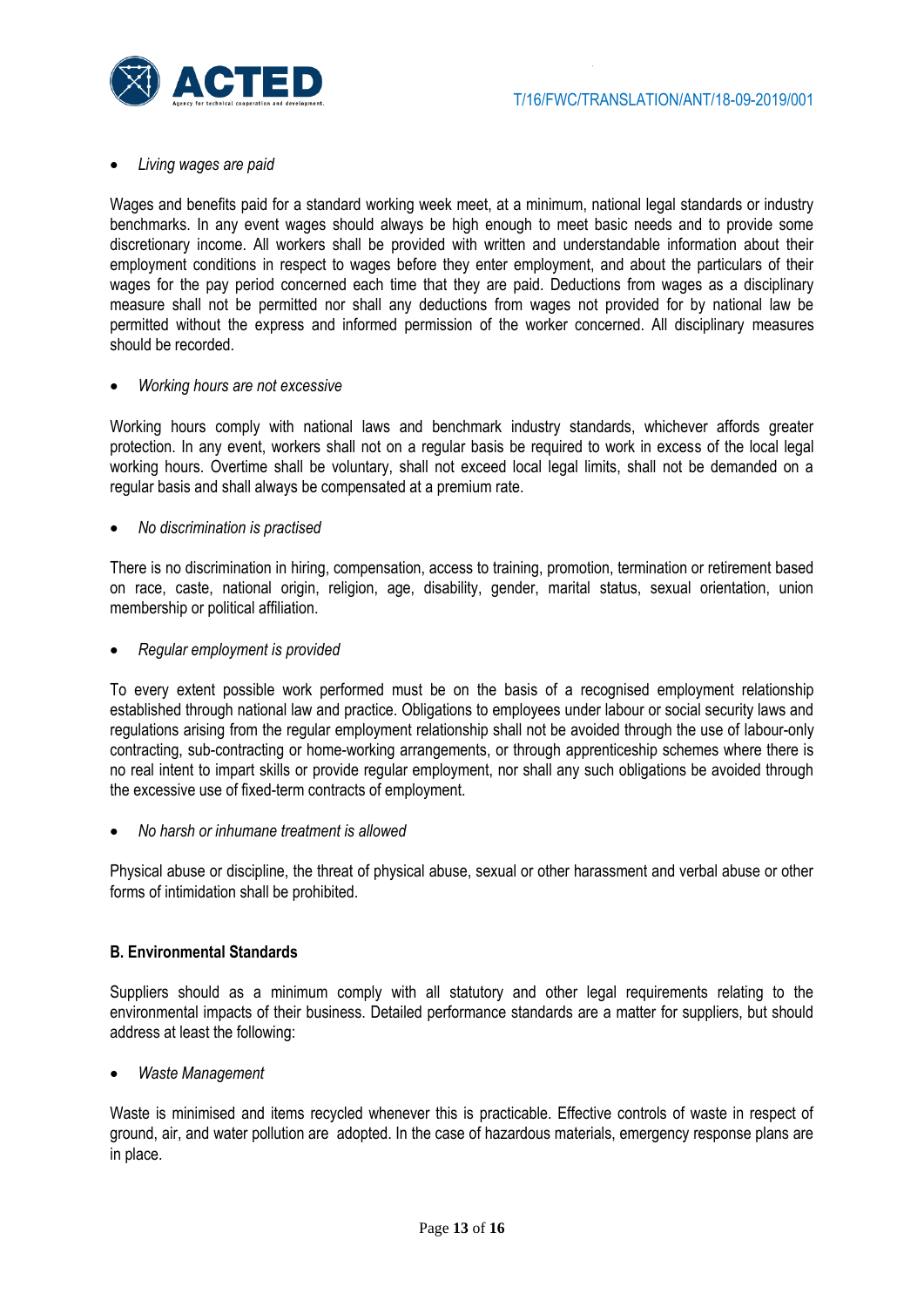

### *Packaging and Paper*

Undue and unnecessary use of materials is avoided, and recycled materials used whenever appropriate.

*Conservation*

Processes and activities are monitored and modified as necessary to ensure that conservation of scarce resources, including water, flora and fauna and productive land in certain situations.

*Energy Use* 

All production and delivery processes, including the use of heating, ventilation, lighting, IT systems and transportation, are based on the need to maximise efficient energy use and to minimise harmful emissions.

#### *Safety precautions for transport and cargo handling*

All transport and cargo handling processes are based on the need to maximise safety precautions and to minimise poential enjuries to ACTED beneficiaries and staff as well as the suppliers's employees or those of its subcontractors.

#### **C. Business Behaviour**

The conduct of the supplier should not violate the basic rights of ACTED's beneficiaries.

The supplier should not be engaged

1. in the manufacture of arms

2. in the sale of arms to governments which systematically violate the human rights of their citizens; or where there is internal armed conflict or major tensions; or where the sale of arms may jeopardise regional peace and security.

#### **D. ACTED procurement rules and regulations**

Suppliers should comply with ACTED procurement rules and regulations outlines in ACTED Logistics Manual Version 1.2. or above. In particular, ACTED's procurement policy set out in Section 2.1 and 2.4. (contract awarding). By doing so, Suppliers acknowledge that they do not find themselves in any of the situations of exclusion as refered to under section 2.4.2.

#### **Operating Principles**

The implementation of the Code of Conduct will be a shared responsibility between ACTED and its suppliers, informed by a number of operating principles, which will be reviewed from time to time.

#### ACTED will:

1. Assign responsibility for ensuring compliance with the Code of Conduct to a senior manager.

2. Communicate its commitment to the Code of Conduct to employees, supporters and donors, as well as to all suppliers of goods and services.

3. Make appropriate human and financial resources available to meet its stated commitments, including training and guidelines for relevant personnel.

4. Provide guidance and reasonable non-financial support to suppliers who genuinely seek to promote and implement the Code standards in their own business and in the relevant supply chains, within available resources.

5. Adopt appropriate methods and systems for monitoring and verifying the achievement of the standards.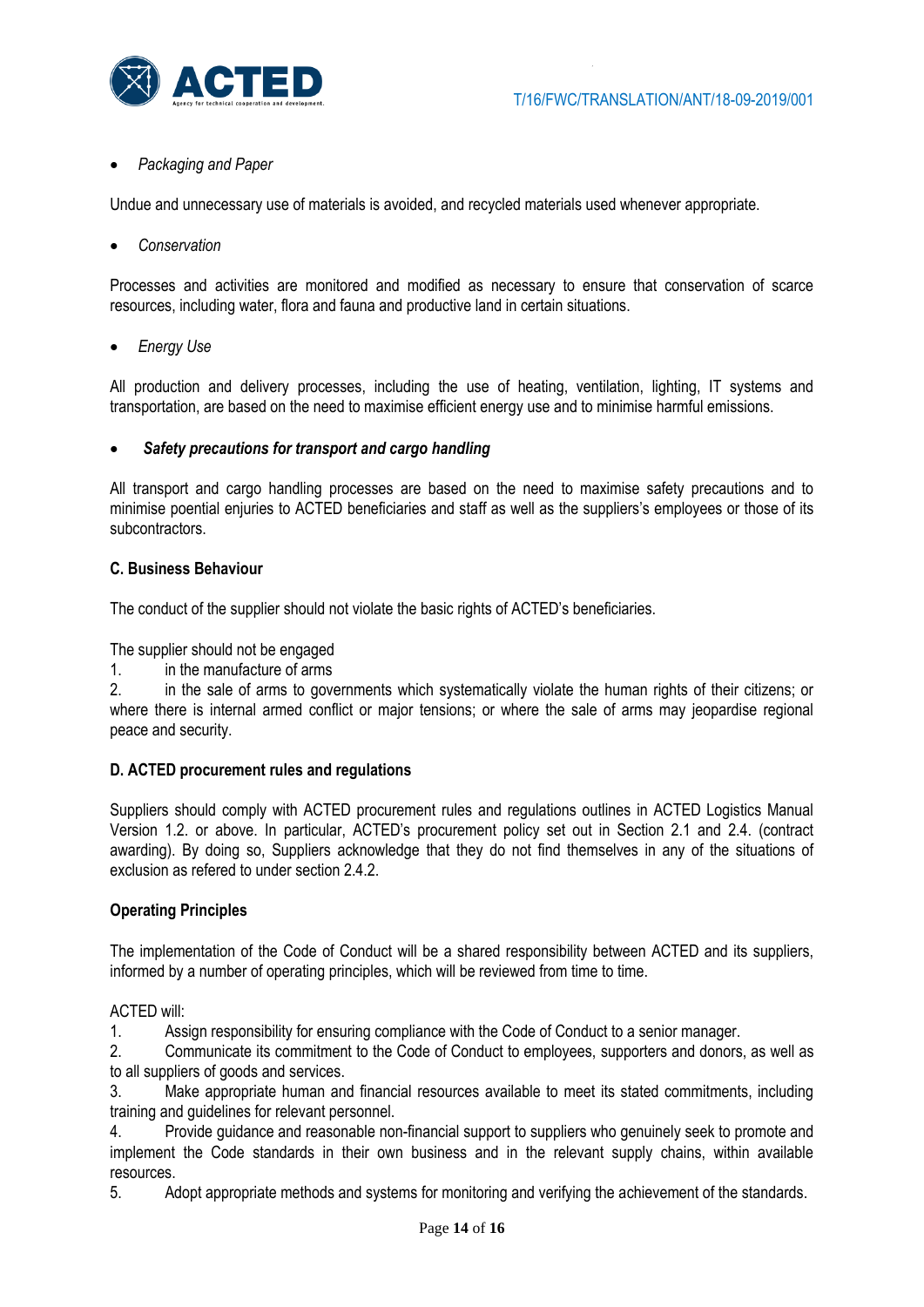

6. Seek to maximise the beneficial effect of the resources available, e.g. by collaborating with other NGOs, and by prioritising the most likely locations of non-compliance.

ACTED expects suppliers to:

1. Accept responsibility for labour and environmental conditions under which products are made and services provided. This includes all work contracted or sub-contracted and that conducted by home or other outworkers.<br>2.

2. Assign responsibility for implementing the Code of Conduct to a senior manager.

3. Make a written Statement of Intent regarding the company's policy in relation to the Code of Conduct and how it will be implemented, and communicate this to staff and suppliers as well as to ACTED.

Both parties will

1. require the immediate cessation of serious breaches of the Code and, where these persist, terminate the business relationship.

2. Seek to ensure all employees are aware of their rights and involved in the decisions which affect them.

3. Avoid discriminating against enterprises in developing countries.

4. Recognise official regulation and inspection of workplace standards, and the interests of legitimate trades unions and other representative organisations.

5. seek arbitration in the case of unresolved disputes.

#### **Qualifications To The Policy Statement**

The humanitarian imperative is paramount. Where speed of deployment is essential in saving lives, ACTED will purchase necessary goods and services from the most appropriate available source.

ACTED can accept neither uncontrolled cost increases nor drops in quality. It accepts appropriate internal costs but will work with suppliers to achieve required ethical standards as far as possible at no increase in cost or decrease in quality.

I undersigned \_\_\_\_\_\_\_\_\_\_\_\_\_\_\_\_\_\_\_\_\_\_\_\_\_, agree to adopt the above Code of Conduct and to commit to comply with the labour and environmental standards specified, both in my own company and those of my suppliers.

Name & Position of Tenderer's authorized representative

Authorized signature & stamp